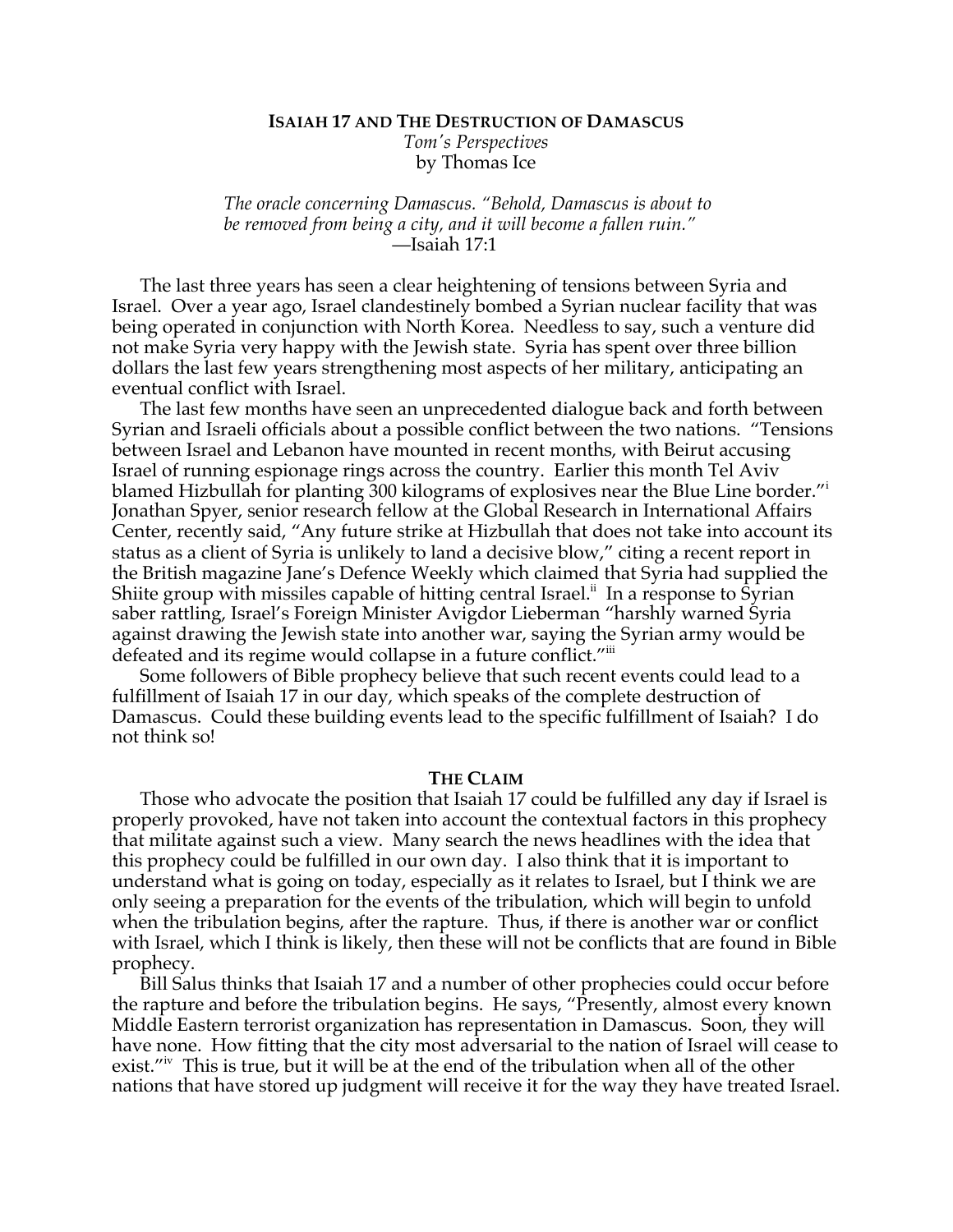# **ISAIAH 17**

Isaiah 17 speaks of God's judgment upon Damascus and Samaria. Why are they linked together? In Isaiah 7 (verses 1, 8–9) Damascus and Samaria plotted together to overthrow Judah, therefore, they are linked together in judgment. The passage can be outlined as follows:

—The destruction of Damascus (17:1-3).

—The destruction of Samaria (17:4–11).

—The destruction of the nations at Armageddon (17:12–14).

Verse 1 says, "The oracle concerning Damascus." An oracle in the Old Testament speaks of "a burden to make a pronouncement of judgment." "Damascus is about to be removed from being a city, and it will become a fallen ruin." The term "to be removed" is a Hebrew passive participle in the hophal stem, which means it is a causative passive.<sup>vi</sup> Thus, God would cause Damascus to cease from being a city at some point in the future. The important thing to note about "it will become a fallen ruin," is the qal stem consecutive of the Hebrew verb "to be." The noun construct makes it clear that it means "fallen ruin." The force of the verb has a future sense, which supports the notion of a yet future fulfillment. Harry Bultema says,

The judgment that will strike Damascus is that it will be no longer a city but a *ruinous heap*. This prediction has yet to be completely fulfilled, for in Jeremiah's day it was a flourishing city, and even today is said to be the oldest city in the world (cf. Geneses 15:2 where Damascus is already mentioned). According to II Kings 16:9 Tiglath-pileser captured it and killed its king Rezin; but he did not make it *a heap*. This chapter also, however, points to the terrible end time of the Great Tribulation when all the cities of the Gentiles will fall including Damascus (Rev.  $16:19$ ).<sup>vii</sup>

Most commentators contend that Isaiah 17:1–3 was fulfilled in 732 B.C. at the conquest of Tiglath-pileser.<sup>viii</sup> However, Tiglath-pileser did not totally destroy the city, but merely captured it, as has happened numerous times throughout its history. I think John Nelson Darby is correct when he concluded the following:

I do not see how it is possible, in all this part of Isaiah, from chapter 13 and even before, not to see that the Spirit of God is taking up the great plan of God, and speaking of future coming events, but taking hold of present ones as an occasion, and that connected with the government of God then, which will be fully displayed at the end.

Note Damascus was taken by the King of Assyria in the reign of Ahaz; but all this is evidently in the latter days. Moab, however, suffers first from the heathen.<sup>ix</sup>

The destruction of Damascus is still a future event.

# **WHEN IN THE FUTURE?**

The final section of the chapter gives us a perspective as to when in the future Damascus will be removed from being a city. Verses twelve through fourteen say, "Alas, the uproar of many peoples who roar like the roaring of the seas, and the rumbling of nations who rush on like the rumbling of mighty waters! The nations rumble on like the rumbling of many waters, but He will rebuke them and they will flee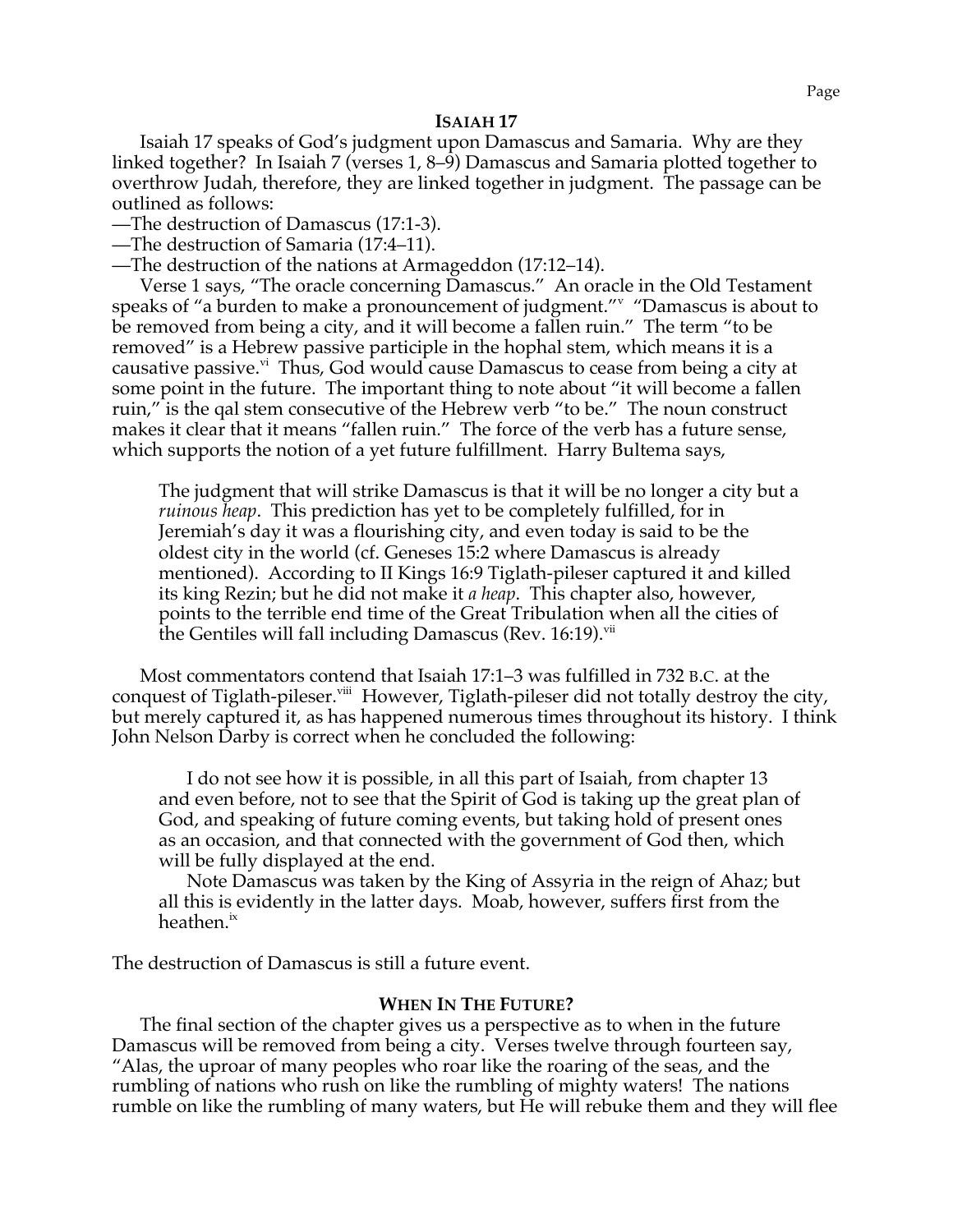far away, and be chased like chaff in the mountains before the wind, or like whirling dust before a gale. At evening time, behold, there is terror! Before morning they are no more. Such will be the portion of those who plunder us, and the lot of those who pillage us." This passage is similar to other passages that speak of the judgment of the nations at Armageddon (compare Joel 3:1–17; Matt. 24:29–31; Rev. 16:14; 19:11–21). Therefore, it could not happen in our day or before the rapture. Instead, it appears to be an event that will occur at the end of the seven-year tribulation as the Lord not only judges and destroy Damascus, but all of Israel's historic enemies that surround her.

If one examines the broader context of Isaiah 17 and take account of the section where it is located, it becomes clear that it is a section in which the Lord prophesizes judgment upon all the Gentile nations that have opposed Israel. This will all happen at the end of the tribulation in conjunction with the second coming of Christ to the earth. Note that Isaiah 17 is in the middle of a section of Israel that deals with God's judgment on the nations as follows:

- A. Condemnation of the nations (13-23)
	- 1. Babylon (13:1-14:23)
	- 2. Assyria (14:24-27)
	- 3. Philistia (14:28-32)
	- 4. Moab (15-16)
	- 5. Damascus and Samaria (17)
	- 6. Ethiopia (18)
	- 7. Egypt (19-20)
	- 8. Babylon (21:1-10)
	- 9. Edom (21:11-12)
	- 10. Arabia (21:13-17)
	- 11. Jerusalem (22)
	- 12. Tyre (23)
- B. Condemnation of the world (24-35)
	- 1. Tribulation and kingdom: Little Apocalypse (24-27)
	- 2. Six woes (28-33)
	- 3. Tribulation and Kingdom  $(34-35)^{x}$

The condemnation of the nations section (13–23) is then followed by a condemnation of the world section (24–35). These judgments will clearly take place at the end of the tribulation when all the nations are gathered together against Israel at Armageddon. In the list of nations in Isaiah to be judged, as noted above, Babylon is first on the list. Babylon will be wiped out, never to be inhabited again, toward the end of the tribulation (Rev. 17–18). It should also be noted, that Jeremiah has a section on the judgment of the nations, similar to the one in Isaiah, in chapters 46 through 51.

- I. Prophecies concerning the Gentile nations (46-51)
	- A. Egypt (46)
	- B. Philistia (47)
	- C. Moab (48)
	- D. Ammon (49:1-6)
	- E. Edom (49:7-22)
	- F. Damascus (49:23-27)
	- G. Arabia (49:28-33)